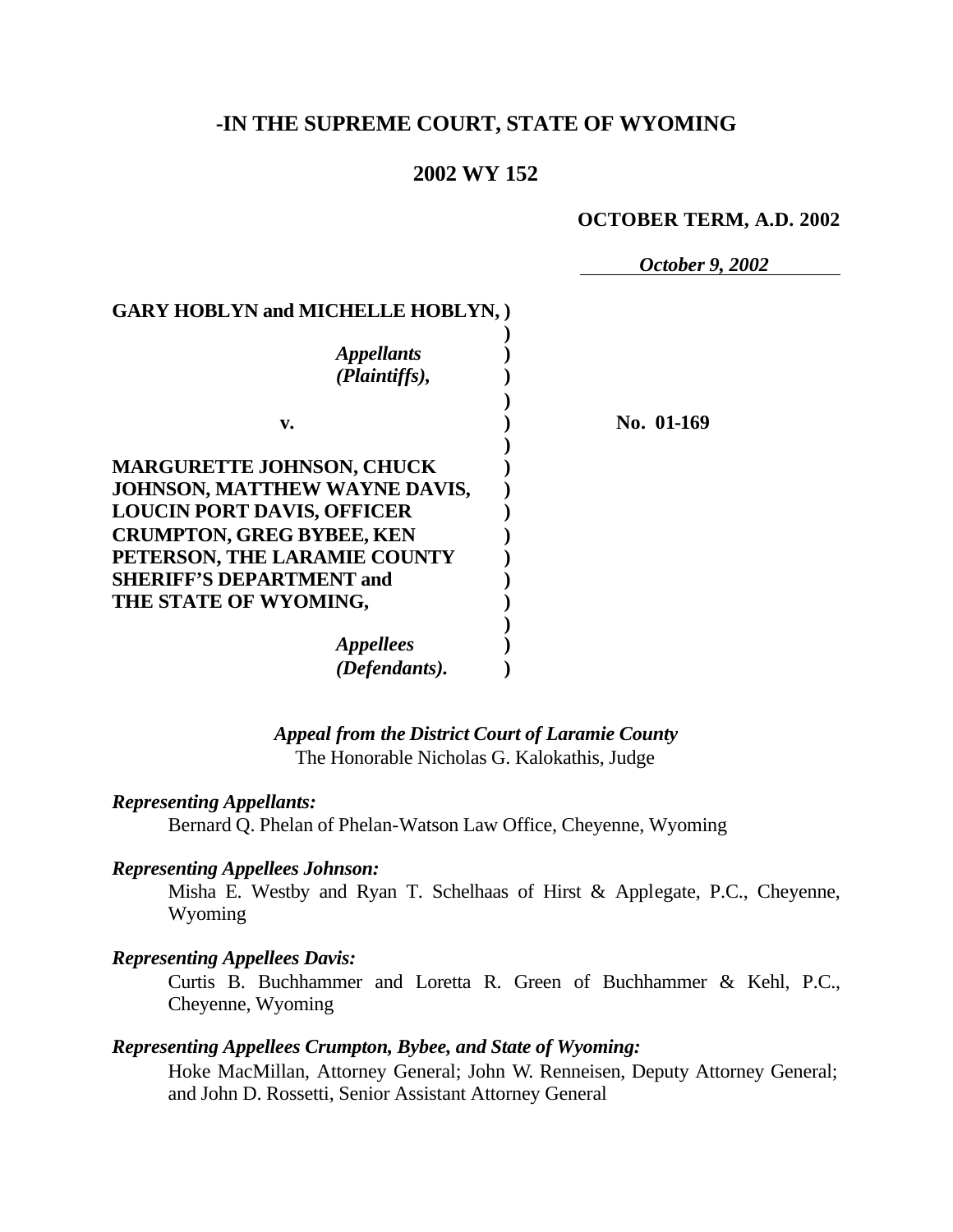## **Before HILL, C.J., and GOLDEN, LEHMAN,\* KITE, and VOIGT, JJ.**

\* Chief Justice at time of oral argument

**NOTICE: This opinion is subject to formal revision before publication in Pacific Reporter Third. Readers are requested to notify the Clerk of the Supreme Court, Supreme Court Building, Cheyenne, Wyoming 82002, of typographical or other formal errors so correction may be made before final publication in the permanent volume.**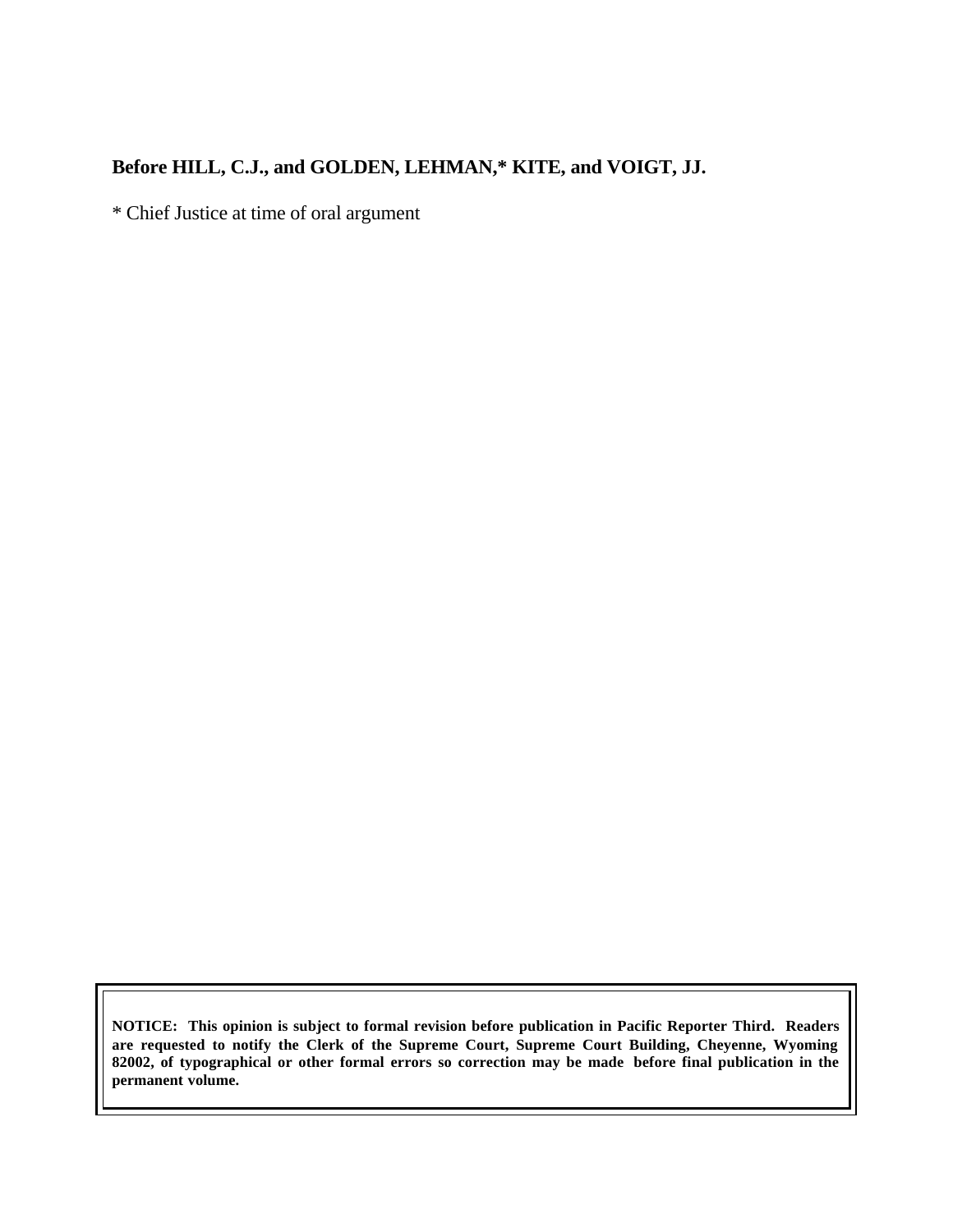KITE, Justice.

[¶1] The teenage daughter of Appellants Gary and Michelle Hoblyn (the parents) accused her father of abuse. While the charges were being investigated, the parents took the daughter to stay temporarily with her grandparents in Nebraska but would not permit her to take her horse. The daughter undertook efforts, with the assistance of a state brand inspector, to obtain possession of her horse. Though the father was later found not guilty of abuse, the daughter did not return home. The parents sued the grandparents, the neighbors, the brand inspector, the Laramie County sheriff's department, and others for various conspiracy and individual claims including tortious interference with the parent-child relationship, deprivation of constitutional rights under color of state law, intentional infliction of emotional distress, larceny, trespass, harassment, and defamation. The district court dismissed the tortuous interference claim against the grandparents for lack of jurisdiction, and it dismissed the remainder of the claims by summary judgment. We affirm.

#### **ISSUES**

[¶2] We rephrase the issues as follows:

I. Under the facts of this case, should Wyoming adopt the cause of action for intentional interference with the parental relationship?

II. Did the district court err in granting the grandparents' motion to dismiss the parents' claim of intentional interference with the parental relationship for lack of *in personam* jurisdiction?

III. Did the state brand inspector, assisted by deputies of the Laramie County sheriff's department, violate the parents' Fourth Amendment rights by entering their property without a warrant to inspect and transfer the daughter's horse to a new owner?

IV. Must a person seek psychological care or submit expert testimony to prove severe emotional distress?

V. May a tort action be premised on statutory criminal larceny?

VI. In Wyoming, is a civil action for harassment provided by statute?

VII. How is the jurisdictional amount in controversy to be determined?

VIII. Was the neighbor's comment, reported by the newspaper, that the parents were "not nice people" sufficient by itself to establish a prima facie case of defamation?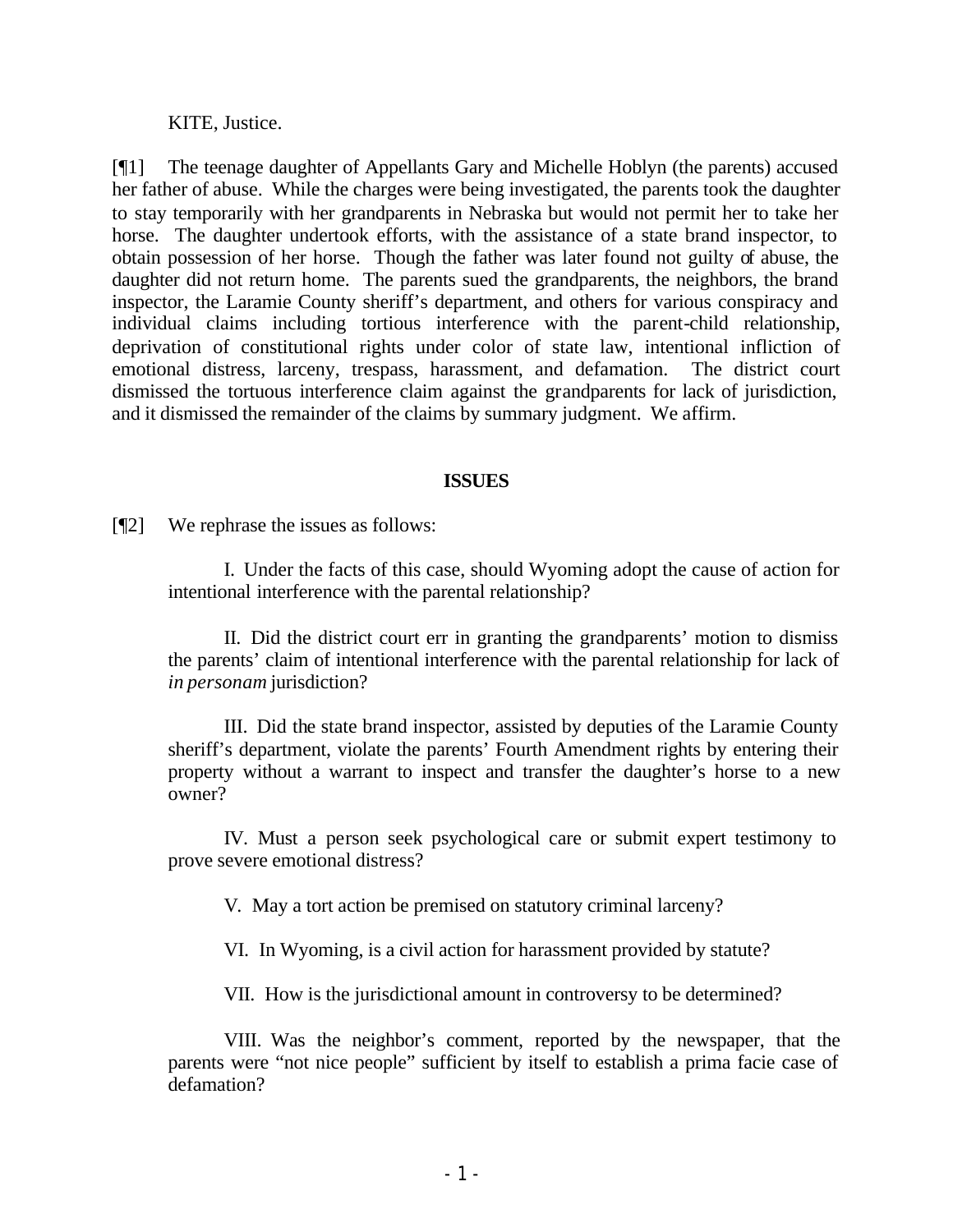## **FACTS**

[¶3] Pursuant to our standard of review for summary judgments, we consider the facts from the vantage point most favorable to the parents, as the party opposing the motions, awarding them all the favorable inferences which may be drawn from those facts. *S & G Investors, LLC v. Blackley*, 994 P.2d 941, 943 (Wyo. 2000).

[¶4] In October 1998, the sixteen-year-old daughter accused her father of physical abuse. The Department of Family Services (DFS) suggested a "cooling off" period, and the parents took the daughter from Cheyenne to North Platte, Nebraska, to stay approximately one month with her paternal grandmother, Margurette Johnson, and step-grandfather, Chuck Johnson (the grandparents). The grandmother asked the parents to allow the daughter to have her horse while she stayed in Nebraska. They refused though the daughter was the horse's legal owner. The daughter contacted Matthew Davis, her neighbor from Cheyenne, for advice. Mr. Davis spoke with Greg Bybee, a state brand inspector, who apparently later contacted the daughter. On November 13, 1998, the grandparents drove the daughter to a truck stop near Burns, Wyoming, so she could meet with the brand inspector. Although the grandparents and Mr. Davis and his wife (the neighbors) were present at the truck stop, the daughter met with the brand inspector alone at a separate table. During the meeting, the daughter signed papers transferring ownership of her horse to Ken Peterson.

[¶5] At seven o'clock the next morning, the brand inspector and Deputies Fanning and Crumpton from the Laramie County sheriff's department went to the parents' Cheyenne home. The brand inspector had requested assistance from the sheriff's department, and the deputies were sent in response. Mr. Peterson also went to the parents' home with a pickup truck and a horse trailer. While everyone else waited on the county road off the property, Deputy Fanning knocked on the front door of the residence. No one answered, and Deputy Fanning joined the others on the county road to wait and see if anyone would appear. After approximately twenty to thirty minutes, the brand inspector entered the property from behind the residence and went to a fenced area with some outbuildings. He opened a wire gate, entered an enclosure, and identified a horse he found there as being the same horse the daughter had transferred to Mr. Peterson the night before. The brand inspector led the horse off the property and loaded it into the horse trailer, and Mr. Peterson drove away. Later that day, the brand inspector met Mr. Peterson at a welding shop and completed the paperwork transferring ownership of the horse back to the daughter. The neighbors then took the horse to the daughter in Nebraska.

[¶6] The father was criminally charged for allegedly hitting the daughter and found not guilty after a March 1999 jury trial.<sup>1</sup> The neighbors kept in contact with the daughter and

 $1$  It is unclear from the record precisely what offense was charged against the father and whether it was a misdemeanor or a felony. However, because the father was found not guilty, this information is of minimal significance.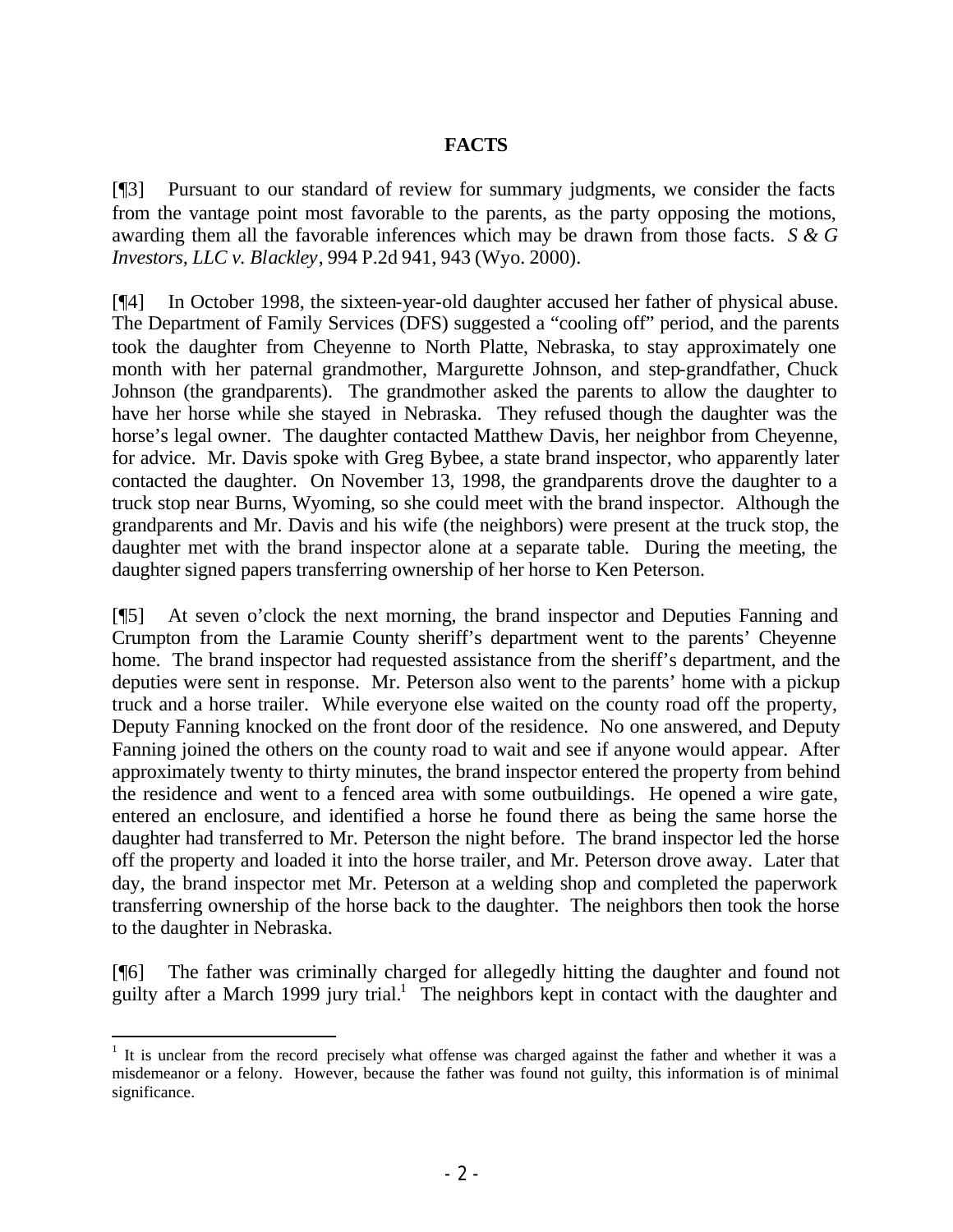grandparents through personal visits, letters, and telephone calls. The grandparents brought the daughter to Cheyenne on several occasions to visit the neighbors and did not advise the parents. The daughter bought a truck from the neighbors, and the grandparents helped her purchase a horse trailer.

[¶7] The grandparents started temporary guardianship proceedings in Nebraska as required by the school district where the daughter was enrolled. The parents reportedly did not show up at the hearing, and the matter was not pursued further.

[¶8] At the time of the father's trial, the mother gave the daughter a necklace as a birthday gift which the daughter returned to her after the trial. A short time later, the grandmother and the daughter obtained protective orders from the District Court of Lincoln County, Nebraska to preclude all contact by the parents. Instead of returning home, the daughter remained with her grandparents, completed high school, and obtained a job as a horse trainer.

[¶9] From the record, it appears the parents never reported the daughter's horse was stolen nor made any larceny or trespass complaints. Further, they filed no legal action in either Nebraska or Wyoming to regain custody of their daughter from the grandparents, nor did they appear in the Nebraska district court to contest the protective orders.

[¶10] In January 2000, the parents filed a civil complaint, subsequently amended, alleging various causes of action against the grandparents, the neighbors, Deputy Crumpton, the brand inspector, Ken Peterson, and the Laramie County sheriff's department. The combined damages were alleged to be "in excess of \$500,000.00 plus punitive damages in an amount sufficient to deter the defendants and others."<sup>2</sup> The parents appeal the district court's order by which all the causes of action were dismissed.

## **STANDARD OF REVIEW**

 $[$ [[11]]

The standard of review applied by this Court in reviewing the granting of summary judgment is well-settled. "When a motion for summary judgment is before the supreme court, we have exactly the same duty as the district judge; and, if there is a complete record before us, we have exactly the same material as did he. We must follow the same standards. The propriety of granting a motion for summary judgment depends upon the correctness of a court's dual findings that there is no genuine issue as to any material fact and that the prevailing

 <sup>2</sup> The original complaint set out damages in excess of \$100,000 plus punitive damages. The amended complaint added the harassment and defamation claims and increased the damages request to \$500,000.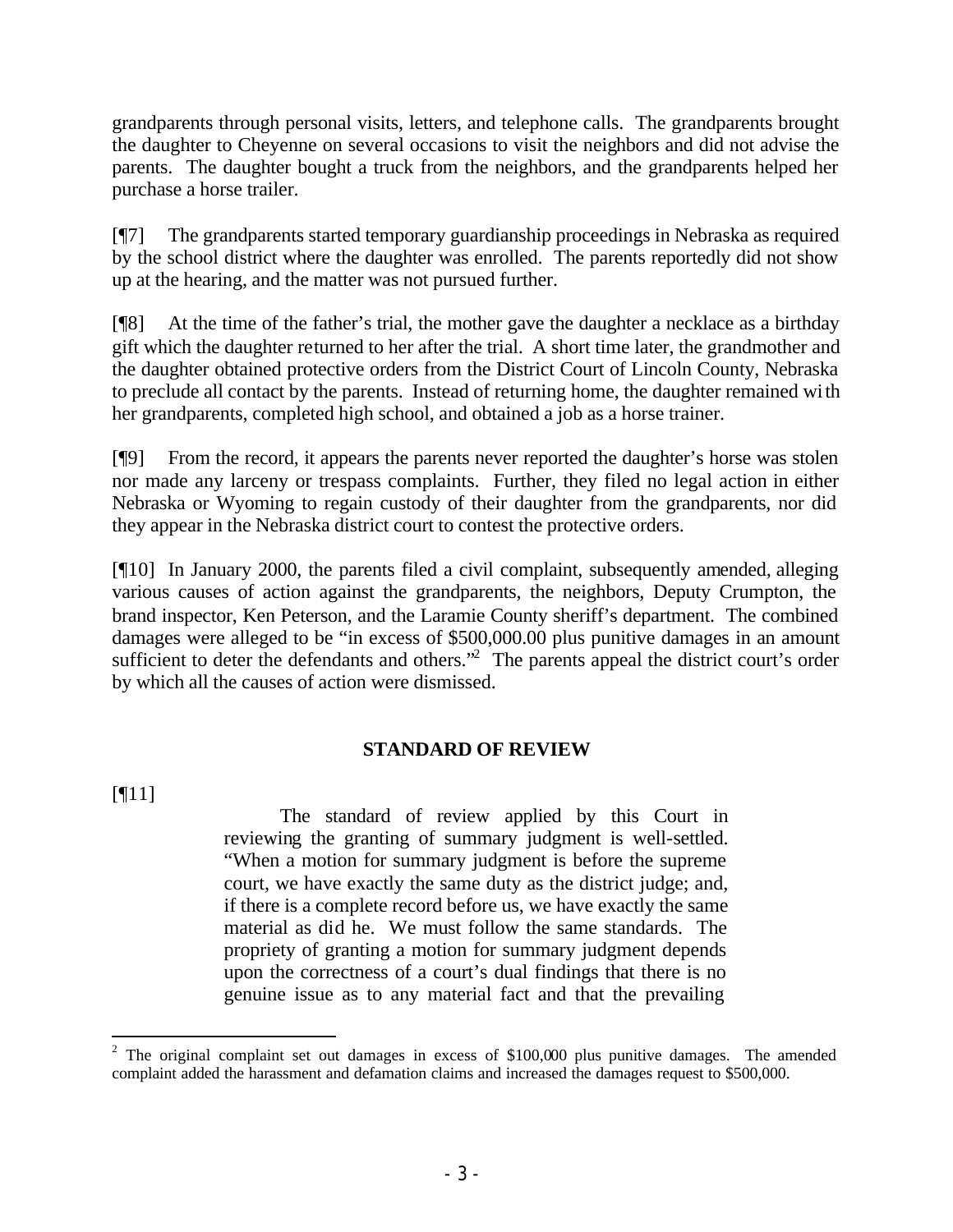party is entitled to judgment as a matter of law. This court looks at the record from the viewpoint most favorable to the party opposing the motion, giving to him all favorable inferences to be drawn from the facts contained in affidavits, depositions and other proper material appearing in the record. We separate the formal and pretended from the genuine and substantial so only the latter may be considered in eliminating the burden of a formal trial if only questions of law are left to decide; there must be no issue of material fact to decide. A material fact, expressed in various ways, is one having legal significance which would in a given case control the legal relations of the parties; one upon which the outcome of the litigation depends in whole or in part; one on which the controversy may be determined; one which will affect the result or outcome of the case depending upon its resolution; or one which constitutes a part of the plaintiff's cause of action or the defendant's defense. Summary judgment affords an opportunity for prompt disposition of a lawsuit in its early stages, permitting an end to unfounded claims and avoiding the expense of a full-fledged trial to both litigants and the state's judicial machinery." *Reno Livestock Corp. v. Sun Oil Co. (Delaware)*, 638 P.2d 147, 150-51 (Wyo. 1981) [(citations omitted)].

*McLean v. Hyland Enterprises, Inc.*, 2001 WY 111, ¶14, 34 P.3d 1262, ¶14 (Wyo. 2001). If we can uphold summary judgment on the record presented under any proper legal theory, we will. *Hulse v. First Interstate Bank of Commerce-Gillette*, 994 P.2d 957, 959 (Wyo. 2000).

### **DISCUSSION**

## **A. Intentional Interference with the Parental Rights**

[¶12] In the first cause of action, the parents claimed the grandparents individually, and in conspiracy with the neighbors, interfered with their parent-child relationship by harboring the daughter and inducing her to remain out of their custody. The district court dismissed this count on the grandparents' motion claiming lack of *in personam* jurisdiction. It granted the neighbors' motions for summary judgment because the cause of action is not recognized in Wyoming.

[¶13] The Restatement (Second) of Torts, entitled "Causing Minor Child to Leave or not to Return Home," provides: "One who, with knowledge that the parent does not consent, abducts or otherwise compels or induces a minor child to leave a parent legally entitled to its custody or not to return to the parent after it has been left him, is subject to liability to the parent." 3 Restatement (Second) of Torts § 700 at 505 (1977).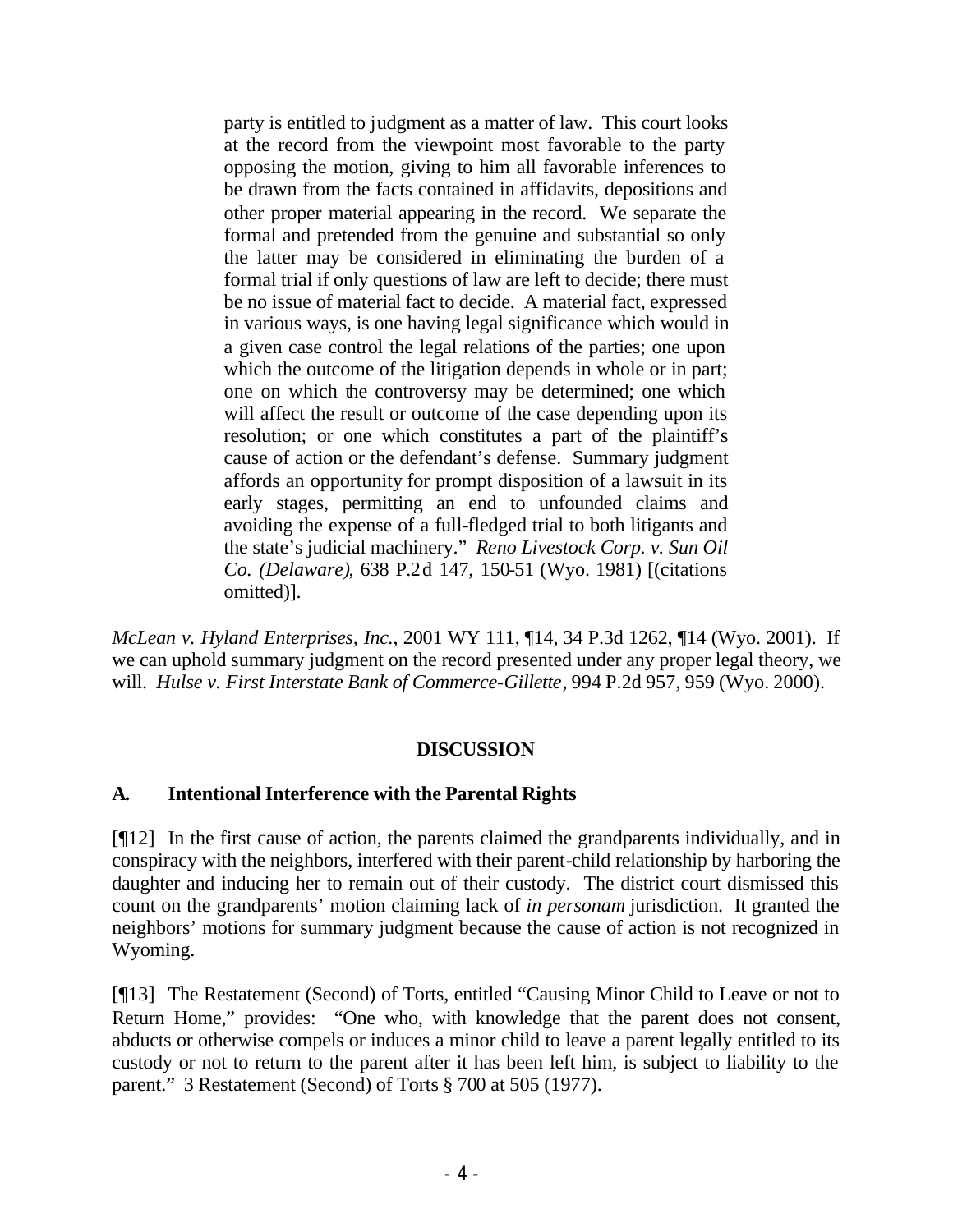[¶14] In *Stone v. Wall*, 734 So. 2d 1038 (Fla. 1999), the Florida Supreme Court reviewed the history of the action and thoughtfully analyzed the effects of recognizing the tort. We acknowledge, as referenced by the *Stone* court, that the majority of states has recognized this tort and Wyoming is not yet one of them. *Stone*, 734 So. 2d at 1042 n.6.<sup>3</sup>

<sup>3</sup> Footnote six reads:

Sixteen state supreme courts have recognized the tort of intentional interference with the custodial relationship or abduction: *Anonymous v. Anonymous*, 672 So.2d 787 (Ala. 1995); *Borer v. American Airlines*, 19 Cal.3d 441, 138 Cal. Rptr. 302, 563 P.2d 858, 865 n. 3 (1977); *D & D Fuller CATV Constr., Inc. v. Pace*, 780 P.2d 520 (Colo. 1989); *Shields v. Martin*, 109 Idaho 132, 706 P.2d 21 (1985); *Montgomery v. Cru*m, 199 Ind. 660, 161 N.E. 251 (1928); *Wood v. Wood*, 338 N.W.2d 123 (Iowa 1983); *Murphy v. I.S.K. Con. of New England, Inc.*, 409 Mass. 842, 571 N.E.2d 340 (1991); *Brown v. Brown*, 338 Mich. 492, 61 N.W.2d 656 (1953); *Plante v. Engel*, 124 N.H. 213, 469 A.2d 1299 (1983); *Howell v. Howell*, 162 N.C. 283, 78 S.E. 222 (1913); *Pickle v. Page*, 252 N.Y. 474, 169 N.E. 650 (1930); *Clark v. Bayer*, 32 Ohio St. 299 (1877); *McBride v. Magnuson*, 282 Or. 433, 578 P.2d 1259 (1978); *Bedard v. Notre Dame Hosp.*, 89 R.I. 195, 151 A.2d 690 (1959); *Silcott v. Oglesby*, 721 S.W.2d 290 (Tex. 1986); *Kessel v. Leavitt*, 204 W. Va. 95, 511 S.E.2d 720 (1998), *cert. denied*, \_\_\_ U.S. \_\_\_, 119 S.Ct. 1035, 143 L.Ed.2d 43 (1999). Two other state supreme courts have implied that they would have recognized this cause of action if the question were properly before them. *See Marshak v. Marshak*, 226 Conn. 652, 628 A.2d 964 (1993); *Finn v. Lipman*, 526 A.2d 1380 (Me. 1987). In addition, an intermediate appellate court in at least two other states [has] approved the tort: *Mathews v. Murray*, 101 Ga. App. 216, 113 S.E.2d 232 (1960); *Spencer v. Terebelo*, 373 So.2d 200 (La. Ct. App. 1979); *see also* Kristin A. Wentzel, Note, *In the Best Interests of the Child? Minnesota's Refusal to Recognize the Tort of Intentional Interference with Custodial Rights*, 14 Hamline L. Rev. 257, 265 n. 83 (1990) (courts in 23 states and the District of Columbia have recognized this tort).

 Two state supreme courts have refused to recognize a claim for tortious interference with the custodial parent-child relationship based upon their concern that tort recovery and its accompanying litigation would be detrimental to the best interests of the child. *See Larson v. Dunn*, 460 N.W.2d 39 (Minn. 1990); *Zaharias v. Gammill*, 844 P.2d 137 (Okla. 1992); *see also Cosner v. Ridinger*, 882 P.2d 1243 (Wyo. 1994) (implying that it would reject tort if it were properly before the court). In two other states, Illinois and Missouri, there is a split in authority in the intermediate-level appellate courts regarding whether the cause of action should be recognized. *Compare Whitehorse v. Critchfield*, 144 Ill. App.3d 192, 98 Ill. Dec. 621, 494 N.E.2d 743 (1986) *with Dymek v. Nyquist*, 128 Ill. App.3d 859, 83 Ill. Dec. 52, 469 N.E.2d 659 (1984); *compare Politte v. Politte*, 727 S.W.2d 198 (Mo. Ct. App. 1987) *with Kramer v. Leineweber*, 642 S.W.2d 364 (Mo. Ct. App. 1982).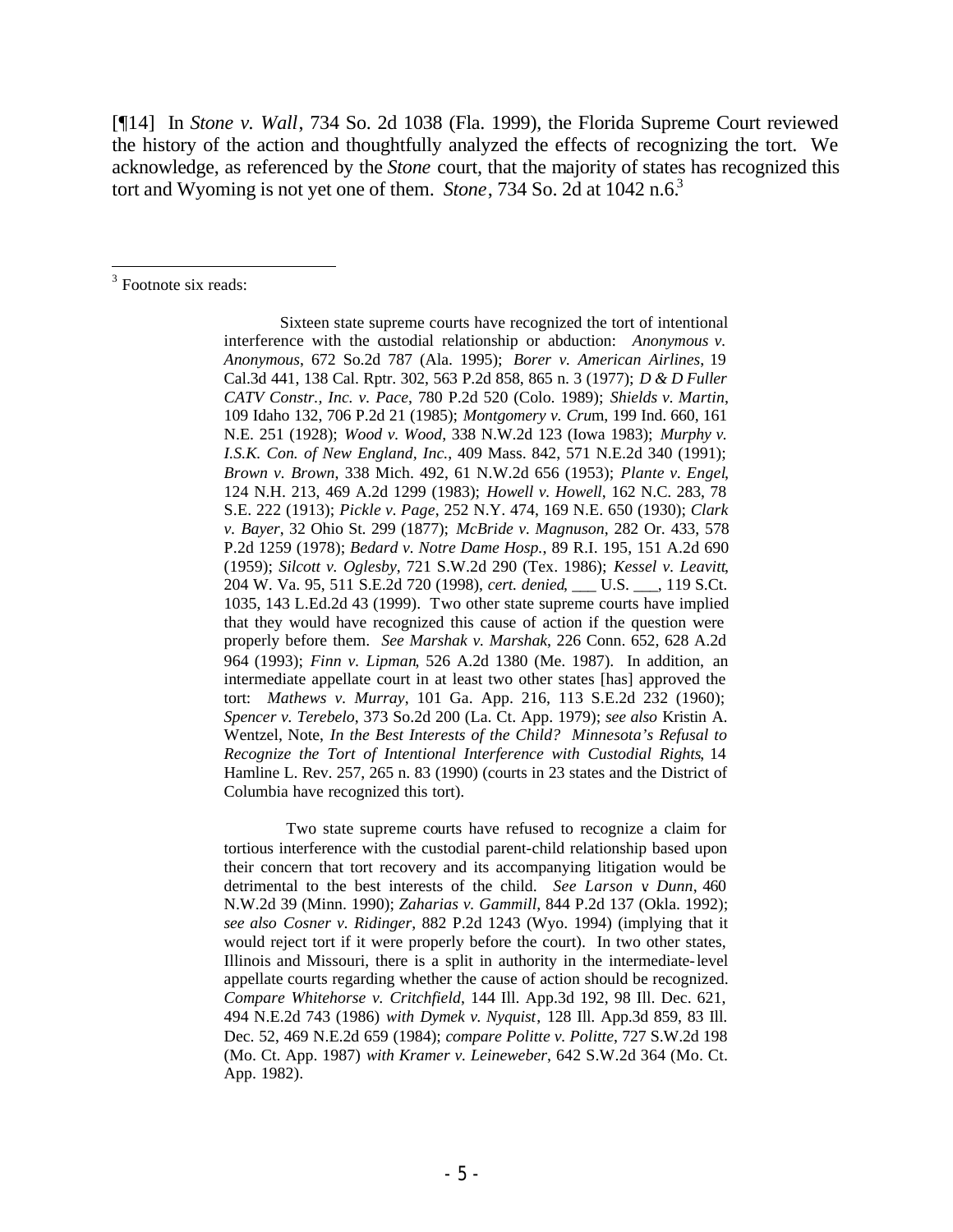[¶15] In *Cosner v. Ridinger*, 882 P.2d 1243 (Wyo. 1994), we declined to recognize the tort when a noncustodial parent asserted it alleging deprivation of visitation. This court reviewed the Wyoming statutes which give priority to the child's best interests as well as the public policy behind those statutes and concluded recognition of the cause of action in the context of custody and visitation could negatively impact children by encouraging more litigation in already volatile family circumstances. Our reasoning was greatly influenced by the policy considerations raised in *Larson v. Dunn*, 460 N.W.2d 39 (Minn. 1990), as follows:

> "For the good of our children, the law should seek to promote such harmony as is possible in families . . . . At a minimum, the law should not provide a means of escalating intrafamily warfare. . . .

> "It is clear that this tort would be used as a new weapon in such disputes. . . . The interest in compensation should not outweigh the effects of bitter accusations on . . . children. . . .

> "Creating this tort would create a new wrong. It would place innocent children in the middle of a vigorous, probably vicious, lawsuit . . . ."

*Cosner*, 882 P.2d at 1247 (quoting *Larson*, 460 N.W.2d at 45-46 (citations omitted)).

[¶16] The intentional interference with parental rights cause of action is commonly referenced in divorce situations where the noncustodial parent, with or without collusion with relatives, absconds with the children and hides from the custodial parent. *See Marshak v. Marshak*, 628 A.2d 964 (Conn. 1993); *Weirich v. Weirich*, 796 S.W.2d 513 (Tex. App. 1990). The elements of the tort include compelling or inducing a child to leave the parents and refusing to return the child. Those elements are not present in this case, which more closely resembles a voluntary foster care placement.

[¶17] The father's affidavit reflects, at the time of the daughter's abuse accusations against him, the DFS suggested a "cooling off" period during which the daughter would be temporarily placed outside the home. The parents asked the paternal grandmother and stepgrandfather to take their daughter to live with them for approximately one month, and the grandparents agreed. At a minimum, the placement effected *de facto* custody in the grandparents, implicitly giving them the necessary authority to address the daughter's day-today needs. Such a voluntary placement agreement usually remains in effect until revoked because, generally speaking, the voluntary transfer of parental rights is only effective due to the parental consent and is, therefore, revocable at will. 3 Donald T. Kramer, Legal Rights of Children § 29.02 (2d ed. 1994). Thus, the daughter must be returned to the parents, if the parents request, unless there is some authority to continue custody under the state's juvenile law. *Id.*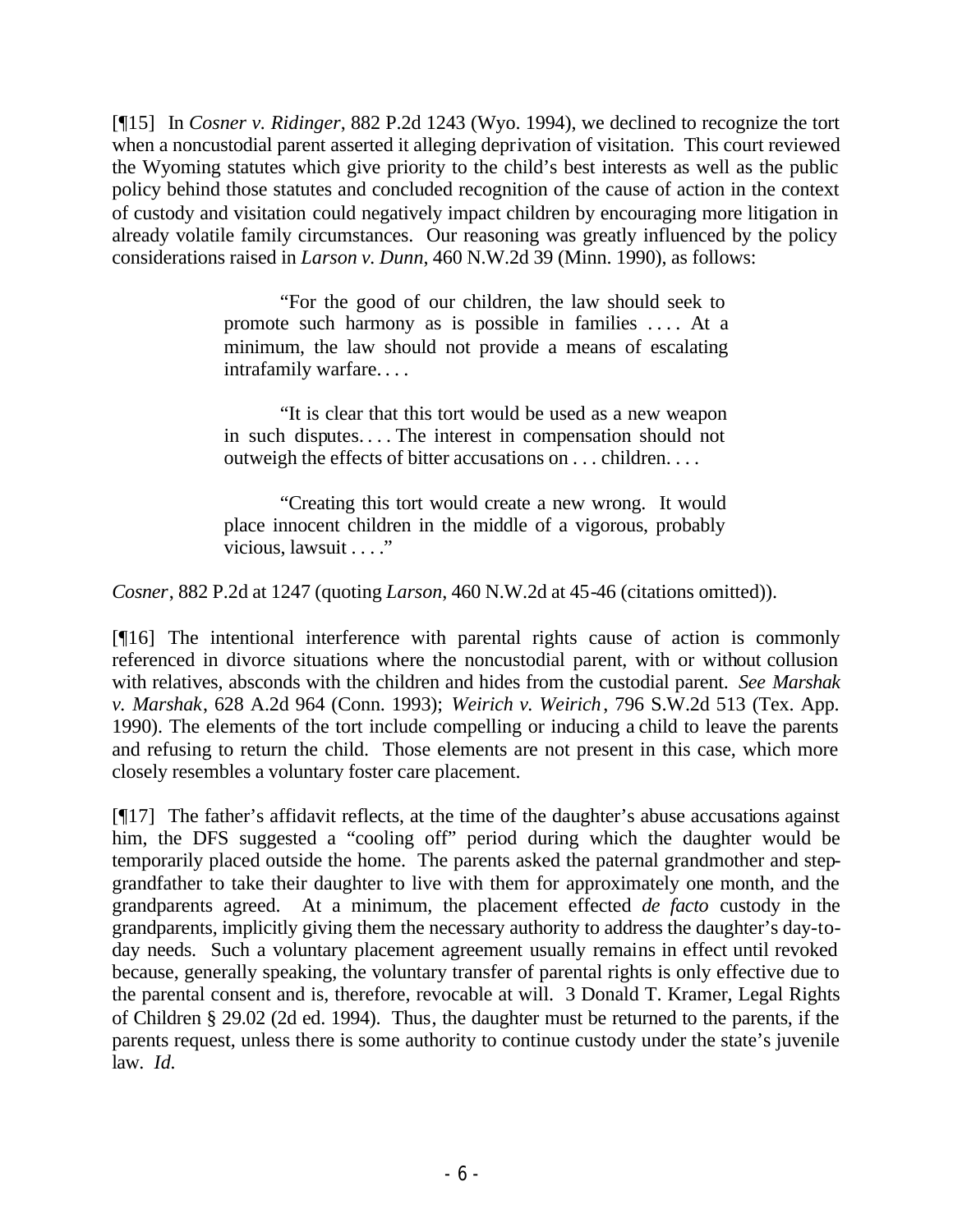[¶18] The evidence submitted in response to the motions for dismissal and summary judgment does not indicate the parents ever revoked their grant of temporary custody or requested that their daughter be returned. The father stated in his affidavit, "[d]uring the trial, I, of course, was not allowed contact with my daughter as a condition of my release on bond." We can reasonably infer that the contact prohibition was not limited to just the period of the trial but actually began when the father was released on bond and remained in place through the conclusion of the trial. Therefore, we can further infer that, during this time frame, the daughter could not return to the family home unless the father left.

[¶19] However, nothing in the record suggests, after the father's acquittal, the parents ever revoked the grant of temporary custody or demanded the daughter's return or the grandparents ignored or rebuffed requests of this nature. In fact, the only evidence of the parents even asking to visit their daughter was the mother's purported request for the daughter to come home for the 1998 Thanksgiving holiday. Even though the grandmother allegedly refused to permit this visitation, the parents did not respond at any time thereafter by revoking the voluntary placement or taking legal action to regain physical custody of their daughter.

[¶20] The father contends, after he was acquitted, he went to Nebraska to see his daughter only to have the daughter and the grandparents call the police to intervene and prevent contact. The record reflects that the District Court of Lincoln County, Nebraska issued *ex parte* domestic abuse protection orders on March 23, 1999, precluding the parents from contacting or communicating with the grandmother and the daughter. These orders stated, as provided in Neb. Rev. Stat.  $\S$  42-925 (1998),<sup>4</sup> that a respondent has the right to file a request for a show cause hearing to demonstrate why the order should not remain in effect. The Nebraska statute requires the court to hold the hearing within thirty days of receipt of the

 <sup>4</sup> Section 42-925 provides in part:

If such ex parte order is issued to the respondent, the court shall forthwith cause notice of the petition and order to be given the respondent stating that, upon service on the respondent, the order shall remain in effect for a period of one year and, if the order grants temporary custody, that such custody shall not exceed the number of days specified by the court unless the respondent shows cause why the order should not remain in effect. The court shall also cause to be served upon the respondent a form with which to request a show-cause hearing. If the respondent wishes to appear and show cause why the order should not remain in effect, he or she shall affix his or her current address, telephone number, and signature to the form and return it to the clerk of the district court within five days after service upon him or her. Upon receipt of the request for a show-cause hearing, the court shall immediately schedule a show-cause hearing to be held within thirty days after the receipt of the request for a show-cause hearing and shall notify the petitioner and respondent of the hearing date.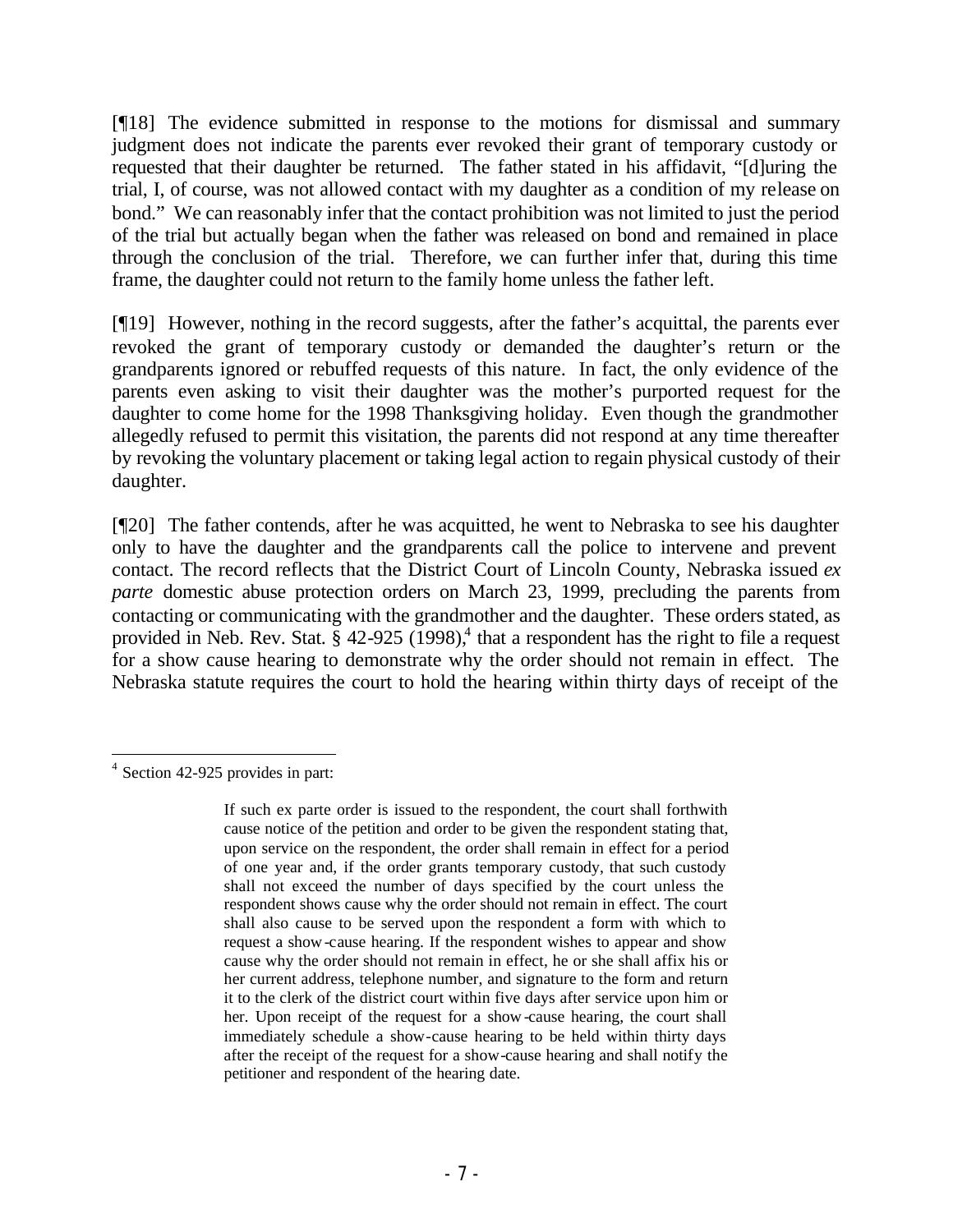request, if timely made. Section  $42-925$ <sup>5</sup>. The parents do not contend they were not properly served with the orders. However, despite the parents' alleged emotional distress caused by separation from their daughter and the prohibition of contact with her, the record contains no request for such a hearing or evidence of an attempt to contest the issuance of the orders and gain access to their daughter.

[¶21] Likewise, the parents failed to demonstrate an effort to utilize the Wyoming court system to regain custody of their daughter before she turned eighteen years of age. They filed no legal action in either Nebraska or Wyoming for her physical return subsequent to the March 1999 abuse trial. Instead, they waited until January of 2000 to file this lawsuit to seek money damages alleging the grandparents, whom they had asked to care for the daughter, in conspiracy with the neighbors, intentionally interfered with their parental authority. The primary goal of this lawsuit does not appear to be the daughter's best interests. Instead, it appears to be a means for the parents to vindicate themselves and retaliate against the grandparents, the neighbors, and others who assisted the daughter while she was placed out of her home. *See Politte v. Politte*, 727 S.W.2d 198 (Mo. Ct. App. 1987).

[¶22] The parents' evidence fails to persuade this court that recognition of the intentional interference with parental rights tort in these circumstances will advance the best interests of children and families. Even if we were inclined to recognize the tort now, the parents have failed to establish a prima facie case that the elements of the cause of action were present.

[¶23] The district court also concluded it had no *in personam* jurisdiction over the grandparents regarding this claim. We need not address the jurisdictional issue as we decline to apply the cause of action in these circumstances.

[¶24] We affirm the district court's dismissal of this claim against the grandparents and its grant of summary judgment to the neighbors. This holding does not necessarily preclude future recognition of the cause of action under different circumstances.

# **B. Claims Related to Ownership and Possession of the Horse**

[¶25] The parents claim the grandparents, Mr. Peterson, Deputy Crumpton, and the brand inspector, under color of state law, unlawfully acted individually and in conspiracy with each other by express and implied agreement with regard to the daughter's horse to deprive the parents of their constitutional rights provided by the Fourth, Fifth, and Fourteenth Amendments to the United States Constitution. The district court granted summary judgment to all defendants holding the horse was subject to the brand inspector's jurisdiction, the brand inspection statutes diminish the expectation of privacy, and therefore there was no Fourth Amendment claim.

  $5$  Section 42-925 directs the request be made within five days after service of the show cause form on the respondent.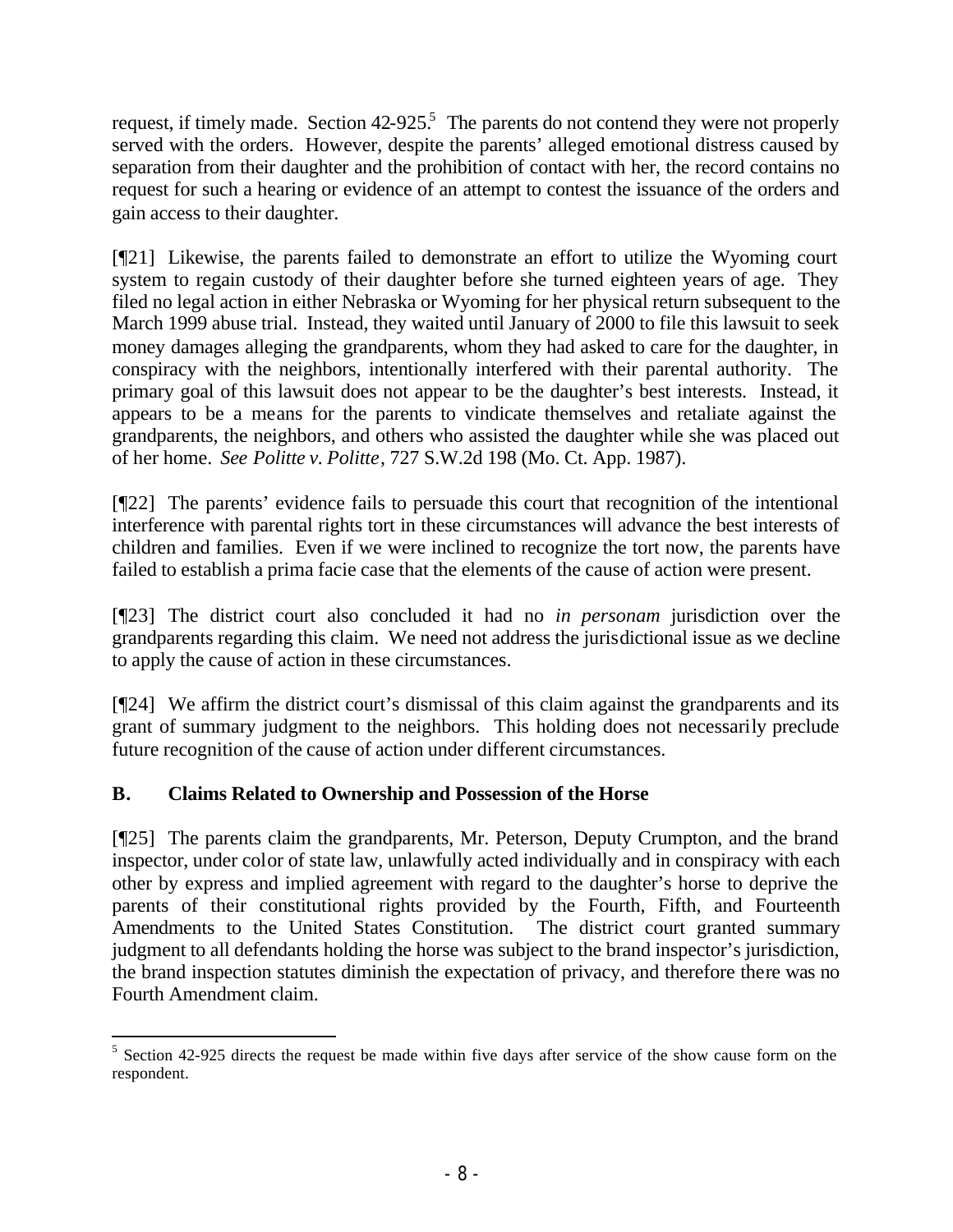[¶26] The parents also alleged the same defendants conspired to commit larceny by taking or leading away property–the horse–in their lawful possession. The district court dismissed this count with prejudice because the daughter owned the horse and was denied possession; therefore, no claim of larceny could be maintained for the taking of the horse from the parents' property. The district court further found larceny does not exist in civil law and conversion was the appropriate civil remedy, which was not pleaded.

[¶27] In a further related allegation, the parents accused the same defendants of conspiring to enter their real property without consent and against their will and, in the course of the trespass, causing damages. The district court found a question of material fact existed as to whether a trespass occurred. However, it dismissed the cause of action with prejudice because, even if the issue was resolved in favor of the parents, the damages evidence did not meet the court's minimum jurisdictional limits.

[¶28] Pursuant to a different legal analysis, we reach the same resolution as the district court on these causes of action.

[¶29] The dispute over the daughter's horse is at the heart of these actions. The parents concede the horse was legally the daughter's and titled in her name. However, they also contend, as parental custodians of the animal, they could refuse to permit the daughter to take the animal to Nebraska where they had voluntarily placed her. We believe their contention is unfounded. $6$ 

> "As a general rule any property acquired by the child in any way except by its own labor or services belongs to the child, and not to the parent." [46 C. C. 1314]. . . . It furthermore goes without saying that a parent cannot deprive a child of its property except pursuant to law (31 C. J. 1011), and the fact that in this instance the father had the property in question assessed as his property could not affect the title of the children. In *Banks v. Conant*, 14 Allen (Mass.) 497, it was said: "In consideration of the duty which the law imposes on a father to furnish adequate support to his child during infancy, the services of the child during that period are due to the father, and, if they are rendered to a third person, the right of the father to recover the value thereof is clear and indisputable. But this is the extent of the father's right. He has no title to the property of the child, nor is the

<sup>&</sup>lt;sup>6</sup> Issues of alleged parental conversion of property or other torts against the child are not raised in this appeal, nor are issues raised of the proper role of parental discipline or the common law defense of parental authority and discretion. *See Dellapenta v. Dellapenta*, 838 P.2d 1153 (Wyo. 1992); *Keser v. State*, 706 P.2d 263 (Wyo. 1985). On appeal, we do not consider issues not raised in the district court except for those issues which are jurisdictional or fundamental in nature. *Simek v. Rocky Mountain, Inc*., 977 P.2d 687, 689 (Wyo. 1999).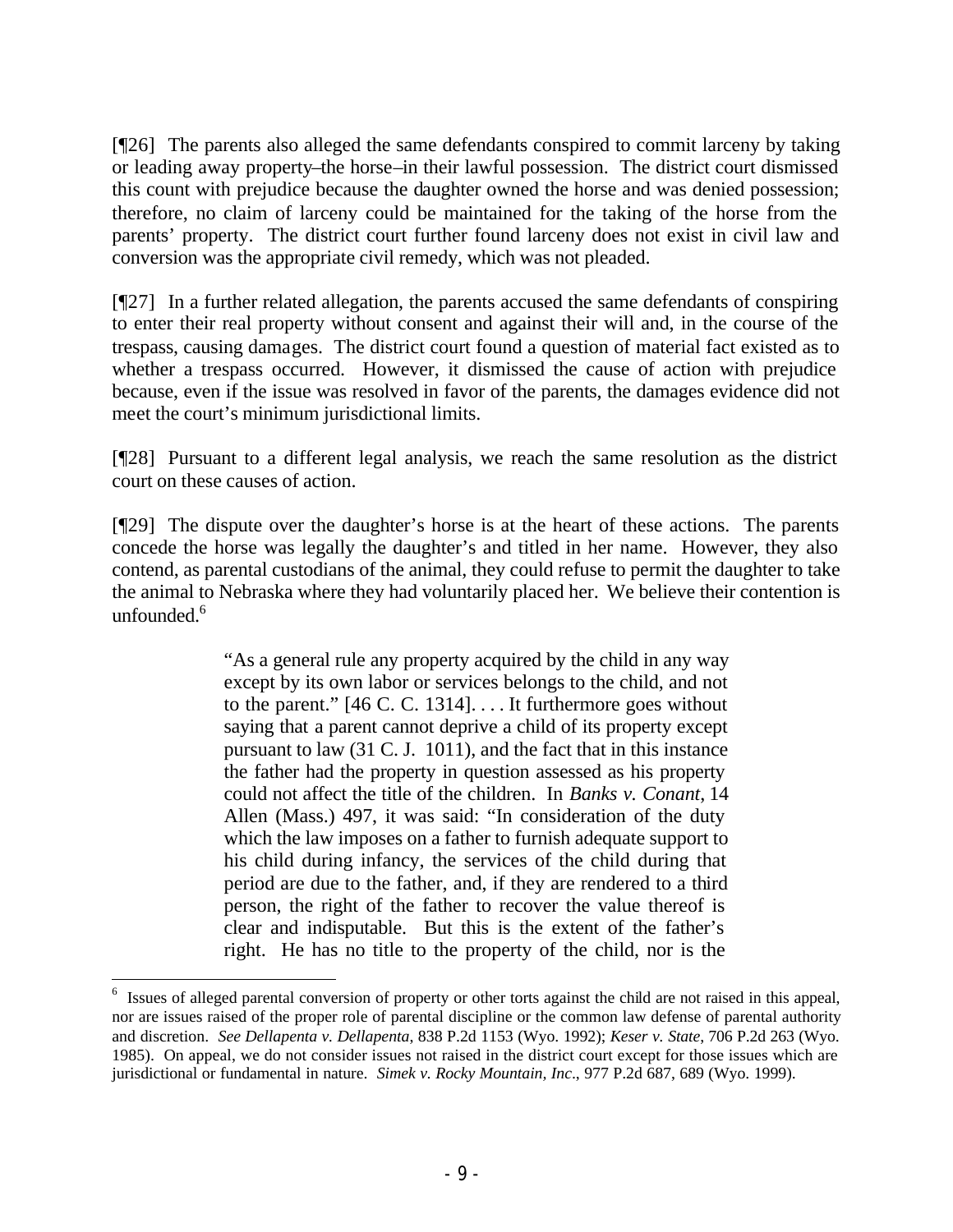capacity or right of the latter to take property or receive money by grant, gift or otherwise, except as a compensation for services, in any degree qualified or limited during minority. *Whatever therefore an infant acquires which does not come to him as a compensation for services rendered, belongs absolutely to him, and his father cannot interpose any claim to it, either as against the child, or as against third persons who claim title or possession from or under the infant*."

*Kreigh v. Cogswell*, 45 Wyo. 531, 21 P.2d 831, 833 (1933) (emphasis added). Though issued almost seventy years ago, this opinion still provides an accurate statement of the law. *See also* 1 Donald T. Kramer, Legal Rights of Children §§ 8.01-8.03 (2d ed. 1994); *Fare v. Scott K.,* 595 P.2d 105, 110-11 (Cal. 1979);<sup>7</sup> 67A C.J.S. *Parent and Child* § 113 (1978).

[¶30] Despite the general rule, parents do retain property rights in certain items they provide their children for the purpose of support, maintenance, or education such as clothing and books. 1 Kramer, Legal Rights of Children, *supra* at § 8.12; 67A C.J.S. *Parent and Child, supra* at  $\S$  119. It is uncontroverted the daughter's paternal grandfather<sup>8</sup> gave the horse to her as a gift, the horse was titled in her name, and it was not necessary for her support or maintenance. As a matter of law, the horse belonged to the daughter, and the parents had no implied authority over it simply because of their proprietary interest in the premises on which it was located.

[¶31] The parents do not dispute the daughter wanted her horse returned to her personal possession and had not appointed them to act as agents for her in any capacity. The parents' agency on behalf of the daughter cannot be inferred from the mere existence of the family relationship. Rather, the daughter must duly authorize the parents to act as her agent. 67A C.J.S. *Parent and Child, supra* at § 119; *Angus v. London*, 206 P.2d 869, 870 (Cal. Dist. Ct. App. 1949). In effect, an involuntary bailment was created when the parents took the daughter to live elsewhere and kept her horse.

 7

(Some citations omitted.)

Common authority over personal property may not be implied from the father's proprietary interest in the premises. Neither may it be premised on the nature of the parent-child relation.

Juveniles are entitled "to acquire and hold property, real and personal," (*Estate of Yano* (1922) 188 Cal. 645, 649, 206 P. 995, 997); and "a minor child's property is his own . . . not that of his parents" (*Emery v. Emery* (1955) 45 Cal.2d 421, 432, 289 P.2d 218, 225.

<sup>&</sup>lt;sup>8</sup> The daughter was given the horse by her paternal biological grandfather, not by Chuck Johnson, her paternal step-grandfather.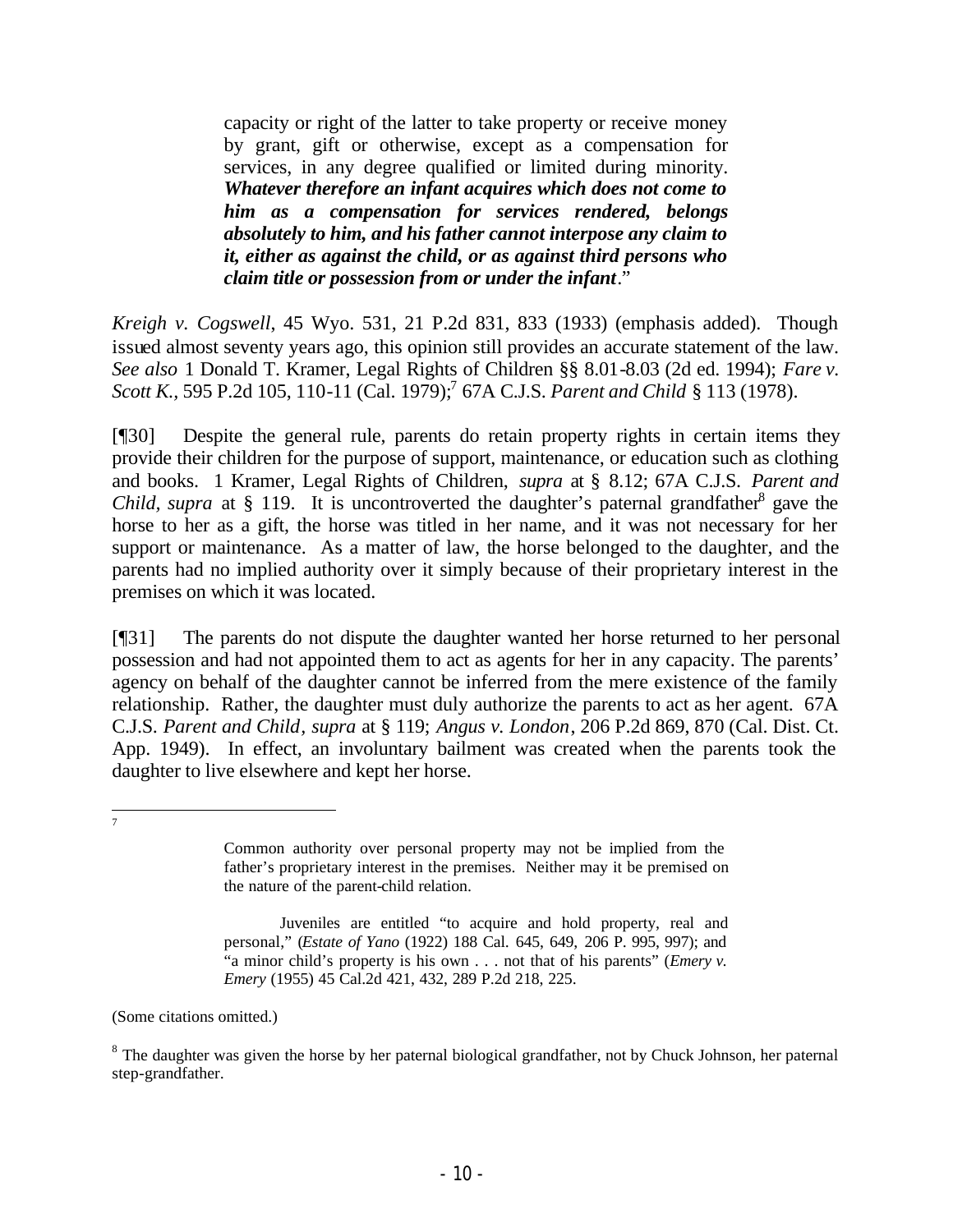A constructive or involuntary bailment arises where the person having possession of a chattel holds it under such circumstances that the law imposes on him the obligation of delivering it to another, where a person has lawfully acquired possession of personal property of another otherwise than by a mutual contract of bailment, or where a person has lawfully acquired the possession of personal property of another and holds it under circumstances whereby he should, on principles of justice, keep it safely and restore it or deliver it to the owner.

8 C.J.S. *Bailments* § 15 at 237 (1988).

[¶32] Such a bailment was at issue in *Moore v. Moore*, 835 P.2d 1148 (Wyo. 1992), a divorce case in which the wife left her horses on the ranch awarded to the husband because she had no place to keep them. *See also Horn v. State*, 556 P.2d 925 (Wyo. 1976). The *Moore* facts are different from those in this case to the extent the husband had no say regarding the animals remaining on his property. In the instant case, the horse was on the property to begin with, the parents took the owner elsewhere to live, and they did not permit the horse to go with her. These distinctions do not change the involuntary character of the bailment, and, as we noted in *Moore,* the involuntary bailee has an absolute duty to return the property. *Moore*, 835 P.2d at 1153.

> "Where the person in possession has committed no independent act of conversion, a rightful possession in him continues as such until it is transformed into a wrongful detention by a demand for the property and a refusal to deliver it." [65 C.J. 43-45.]

> ... And it is generally held that ordinarily a demand should be made by a bailor upon the bailee for the return of his goods before an action for conversion against the bailee will lie.

*Vissenberg v. Bresnahen*, 65 Wyo. 367, 202 P.2d 663, 669-70 (1949).

[¶33] Viewing the facts in the light most favorable to the parents, we will assume they did nothing inconsistent with their daughter's ownership interests in the horse until they refused her request to return it. The Restatement (Second) of Torts provides:

> (1) Except as otherwise agreed, a conditional vendor or lessor of a thing who is entitled to immediate possession thereof, or a successor to his legal interest in the thing, is privileged, at a reasonable time and in a reasonable manner, to enter land in the possession of the vendee or lessee, for the purpose of taking possession of the thing and removing it from the land.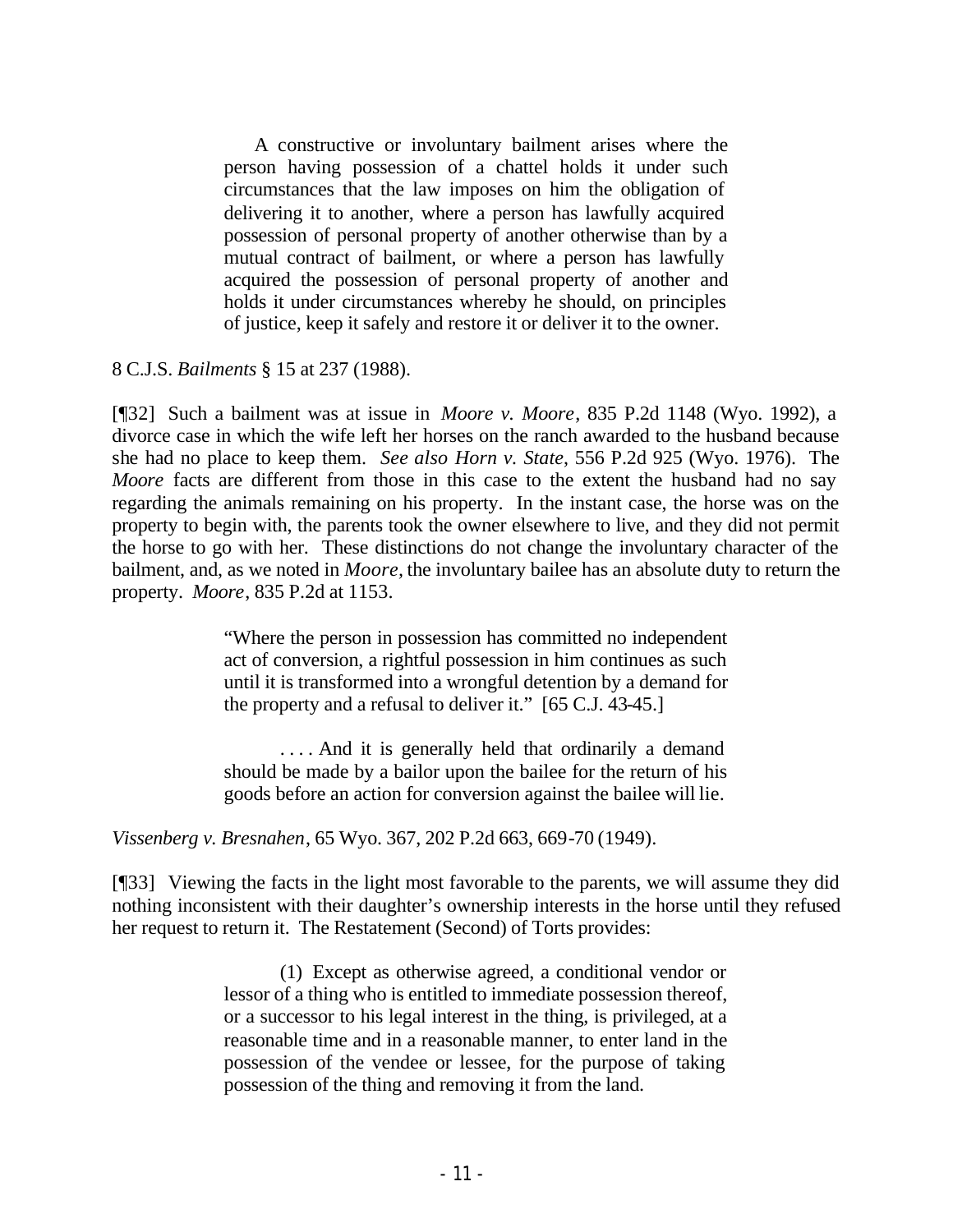. . . .

. . .

(3) The privileges stated in Subsection  $[ (1) \dots$  are also available to

(c) a bailor of a thing who by reason of the termination of the bailment is entitled to the immediate possession of the thing.

1 Restatement (Second) of Torts § 183 at 332 (1965). As noted in the comments, absent an express agreement, the law infers consent of the bailee to entry by the bailor who is entitled to possession of the thing by reason of the termination of the bailment. *Id.*, § 183 at 333. The Restatement (Second) of Torts likewise extends a privilege to the bailor to retrieve the property:

> (1) One is privileged to enter land in the possession of another, at a reasonable time and in a reasonable manner, for the purpose of removing a chattel to the immediate possession of which the actor is entitled, and which has come upon the land otherwise than with the actor's consent or by his tortious conduct or contributory negligence.

1 Restatement (Second) of Torts, *supra*, § 198 at 361. Comment a of this subsection explains that application of § 198 is limited to those situations where the actor, as against all persons, is entitled to immediate possession of the chattel both at the time when the chattel is placed on the land and when the actor seeks to enter and reclaim it. *See Salisbury Livestock Company v. Colorado Central Credit Union*, 793 P.2d 470 (Wyo. 1990); *see also Sammons v. American Automobile Association*, 912 P.2d 1103 (Wyo. 1996). It follows that, once the parents refused the daughter's request for the return of her horse, she was privileged to enter their real property at a reasonable time and in a reasonable manner to take the horse. No reason exists why she could not accomplish the same through an agent.

[¶34] The daughter also had the right to transfer her bailed property, and the parents' arguments to the contrary are unfounded.

> It must not be overlooked that minors have .. . the capacity to take, but their capacity to give is limited. They have capacity to contract, at least when of sufficient age to understand what they are doing; but, in general, they have the right to repudiate their contracts. Thus they may contract . . . but the contract is, ordinarily, voidable at their election.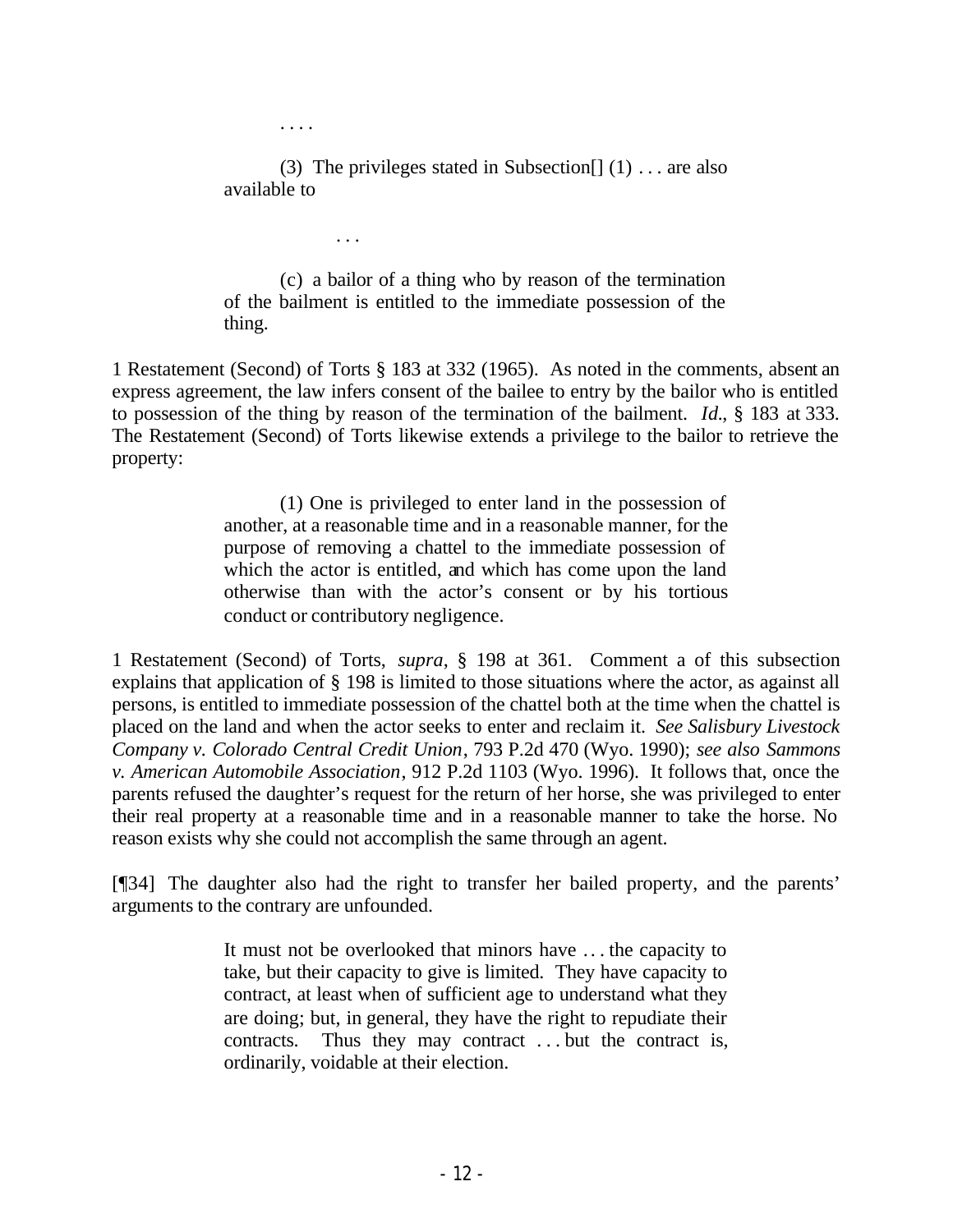*Novosel v. Sun Life Assur. Co. of Canada,* 49 Wyo. 422, 55 P.2d 302, 305-06 (1936); *see also Jankovsky v. Halladay Motors*, 482 P.2d 129 (Wyo. 1971). The parents place significant emphasis on the appearance of the sale as a sham. Even if we assume this is true, it has absolutely no bearing on the resolution of this appeal. The daughter had the ability to sell her horse, and, with the brand inspector's assistance, she completed the paperwork to accomplish the transfer of the title.

[¶35] With regard to the claims against the brand inspector, his actions were consistent with his statutory authority. Pursuant to Wyo. Stat. Ann. § 11-20-203 (LEXIS 1999)<sup>9</sup> (amended 2001), Wyo. Stat. Ann. § 11-20-205(a) (LexisNexis 2001),<sup>10</sup> Wyo. Stat. Ann. § 11-20-214(a) (LexisNexis 2001),<sup>11</sup> and 1 Restatement (Second) of Torts, *supra*, § 211 at  $398$ <sup>12</sup>, the brand

(b) Transporting livestock across state lines without first having had such inspection and having obtained such certificates is prima facie evidence of intent to avoid inspection and to steal, take and carry away the animals and is punishable as provided in W.S. 6-3-402.

(a) Except as otherwise provided, before removing any livestock from any county of Wyoming, the person selling or intending to cause removal shall notify the inspector of the date of the intended removal and the time and place when and where the required inspection for brands and ownership can be made. The inspection shall be made within a reasonable time prior to shipment. The person in charge of the livestock shall hold the livestock at the place designated until the livestock have been inspected and an official certificate of inspection is issued. The person in charge shall render the inspecting officer such assistance as is practicable while the required inspection is being made.

(a) A brand inspector may inspect livestock being transported, trailed, pastured or confined at his discretion, to determine ownership, without an inspection fee.

A duty or authority imposed or created by legislative enactment carries with it the privilege to enter land in the possession of another for the purpose of performing or exercising such duty or authority in so far as the entry is reasonably necessary to such performance or exercise, if, but only if, all the requirements of the enactment are fulfilled.

10

 9

12

<sup>(</sup>a) Except as hereafter provided, it is unlawful for any person, firm, partnership, corporation, or association to sell and deliver or to remove or cause to be removed in any way from any county in Wyoming to any other county, state or country, any livestock unless each animal has been inspected for brands and ownership at the time of delivery or removal by an authorized Wyoming brand inspector and a proper certificate of inspection or clearance has been issued.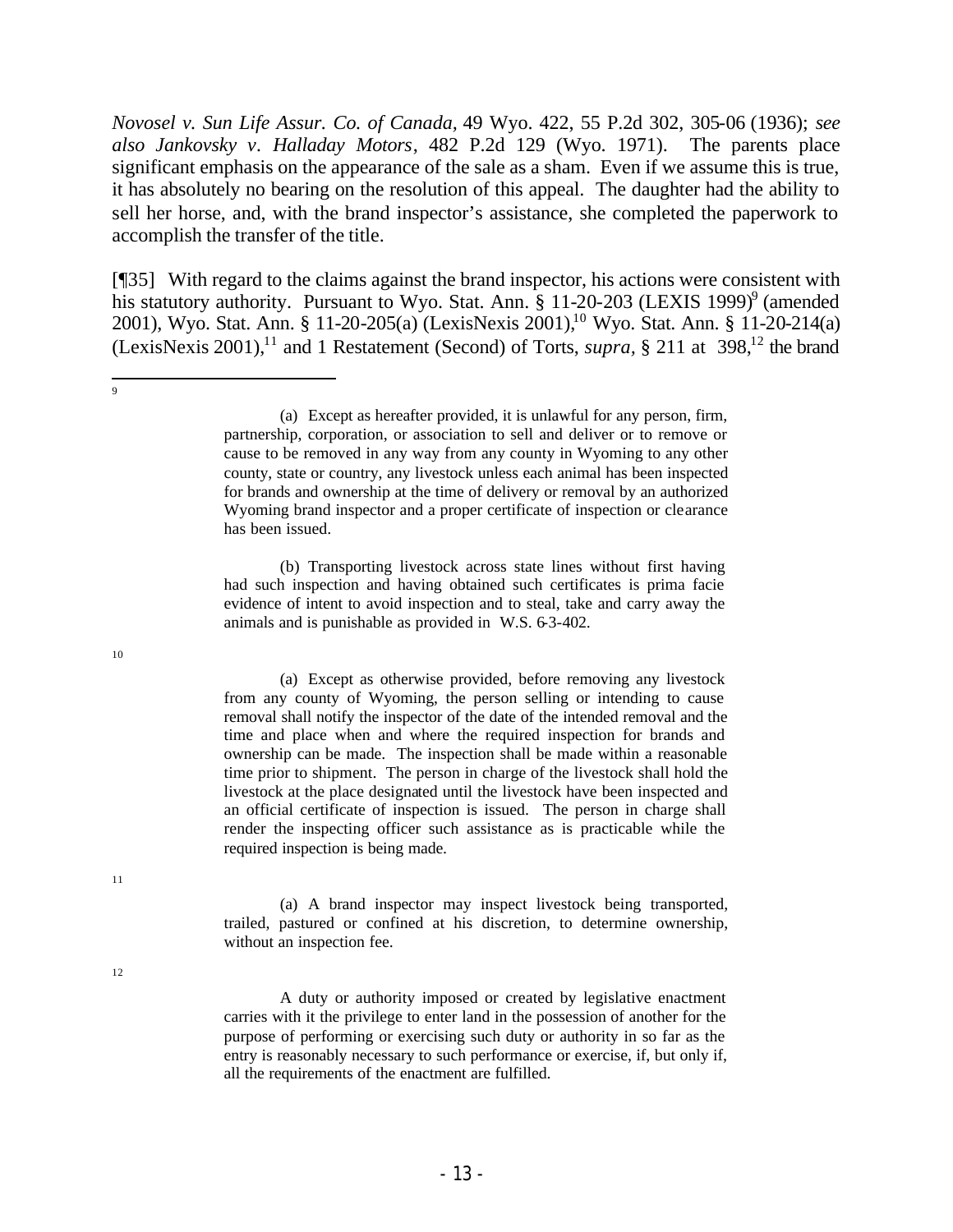inspector had authority to enter the parents' land to retrieve the daughter's horse for transfer to Mr. Peterson. His actions constituted neither trespass<sup>13</sup> nor larceny.<sup>14</sup>

[¶36] The claims against Officer Crumpton are also specious in light of the uncontested facts because he never entered the parents' property. Though Officer Fanning did enter the property, he did so in a reasonable way in order to notify the parents that the brand inspector was there to secure the horse. Pursuant to Wyo. Stat. Ann.  $\S$ § 11-18-112<sup>15</sup> and 18-3-606<sup>16</sup>

> (a) A person is guilty of criminal trespass if he enters or remains on or in the land or premises of another person, knowing he is not authorized to do so, or after being notified to depart or to not trespass. For purposes of this section, notice is given by:

> (i) Personal communication to the person by the owner or occupant, or his agent, or by a peace officer; or

> (ii) Posting of signs reasonably likely to come to the attention of intruders.

Wyo. Stat. Ann. § 6-3-303(a) (LexisNexis 2001).

14

<sup>13</sup>

(a) A person who steals, takes and carries, leads or drives away property of another with intent to deprive the owner or lawful possessor is guilty of larceny.

(b) A bailee, a public servant as defined by W.S.  $6-5-101(a)(vi)$  or any person entrusted with the control, care or custody of any money or other property who, with intent to steal or to deprive the owner of the property, converts the property to his own or another's use is guilty of larceny.

(d) Conduct denoted larceny in this section constitutes a single offense embracing the separate crimes formerly known as larceny, larceny by bailee or embezzlement.

Wyo. Stat. Ann. § 6-3-402(a), (b), (d) (LexisNexis 2001).

. . . .

15

All federal authorities authorized, and the various inspectors of this state, may call upon any sheriff or peace officer in any county in this state to assist them in the discharge of their duties and those peace officers shall assist them when so requested. The federal inspector has the same power to enforce the laws of this state as the various inspectors of the state when authorized as aforesaid and engaged in the discharge of their official duties. Any person refusing to comply with the orders of such officer or federal inspector shall be punished as provided in W.S. 11-1-103.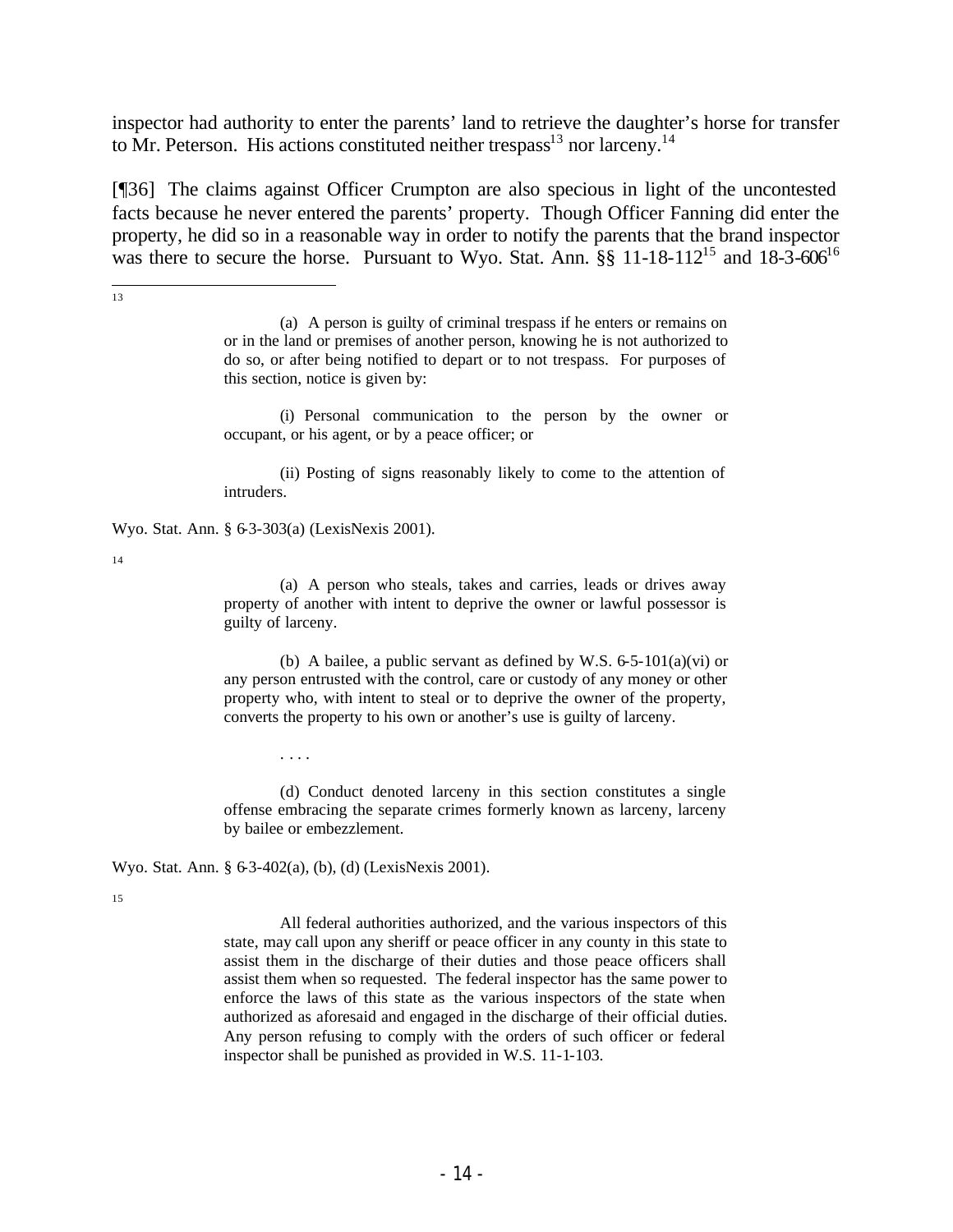(LexisNexis 2001) and 1 Restatement (Second) of Torts, *supra* at § 211, these actions were reasonable; legally authorized; and, again, constituted neither trespass nor larceny.

[¶37] The parents also allege the grandparents, the neighbors, and Mr. Peterson were part of a conspiracy to trespass and commit larceny. These causes of action fail for the same reasons the underlying claims against the brand inspector and Officer Crumpton failed. It is ironic, albeit immaterial, that the parents' actions appear to better fit the statutory larceny by bailee definition than the actions of any of the parties they have accused.

## **C. Intentional Infliction of Emotional Distress/Proof of Severity**

[¶38] In their third cause of action, the parents alleged the grandparents and neighbors had, individually and in conspiracy with one another, subjected them to severe emotional harm by their outrageous conduct. The district court granted summary judgment holding there was no evidence the parents' emotional distress was severe and they failed in their burden to establish a genuine issue of material fact. On appeal, the parents contend the district court dismissed their allegations because they did not seek psychological care or submit expert testimony to prove the severity of their injuries. This portrayal of the district court's action is inaccurate. The district court actually concluded:

> 8. In order to make a prima facie showing of intentional infliction of emotional distress the [parents] must show severe emotional distress. The [parents] have asserted emotional distress but have no evidence that such distress is severe. There is no evidence that [they] have sought professional help, only that they are pained by these events. A party moving for summary judgment carries the burden of dispelling the existence of material fact thereby shifting the burden to the nonmoving party to produce evidence raising a genuine question of material fact. The record contains only bald statements that they have suffered severe emotional distress with no supporting evidence. Therefore, Count II[I] of the amended complaint is dismissed with prejudice.

> Each county sheriff and deputy shall preserve the peace in the respective counties and suppress all affrays, riots, unlawful assemblies and insurrections. Each sheriff or deputy sheriff may call upon any person to assist in performing these duties or for the service of process in civil and criminal cases or for the apprehension or securing of any person for felony or breach of peace.

\_\_\_\_\_\_\_\_\_\_\_\_\_\_\_\_\_\_\_\_\_\_\_\_\_\_\_\_\_\_\_\_\_\_\_\_\_\_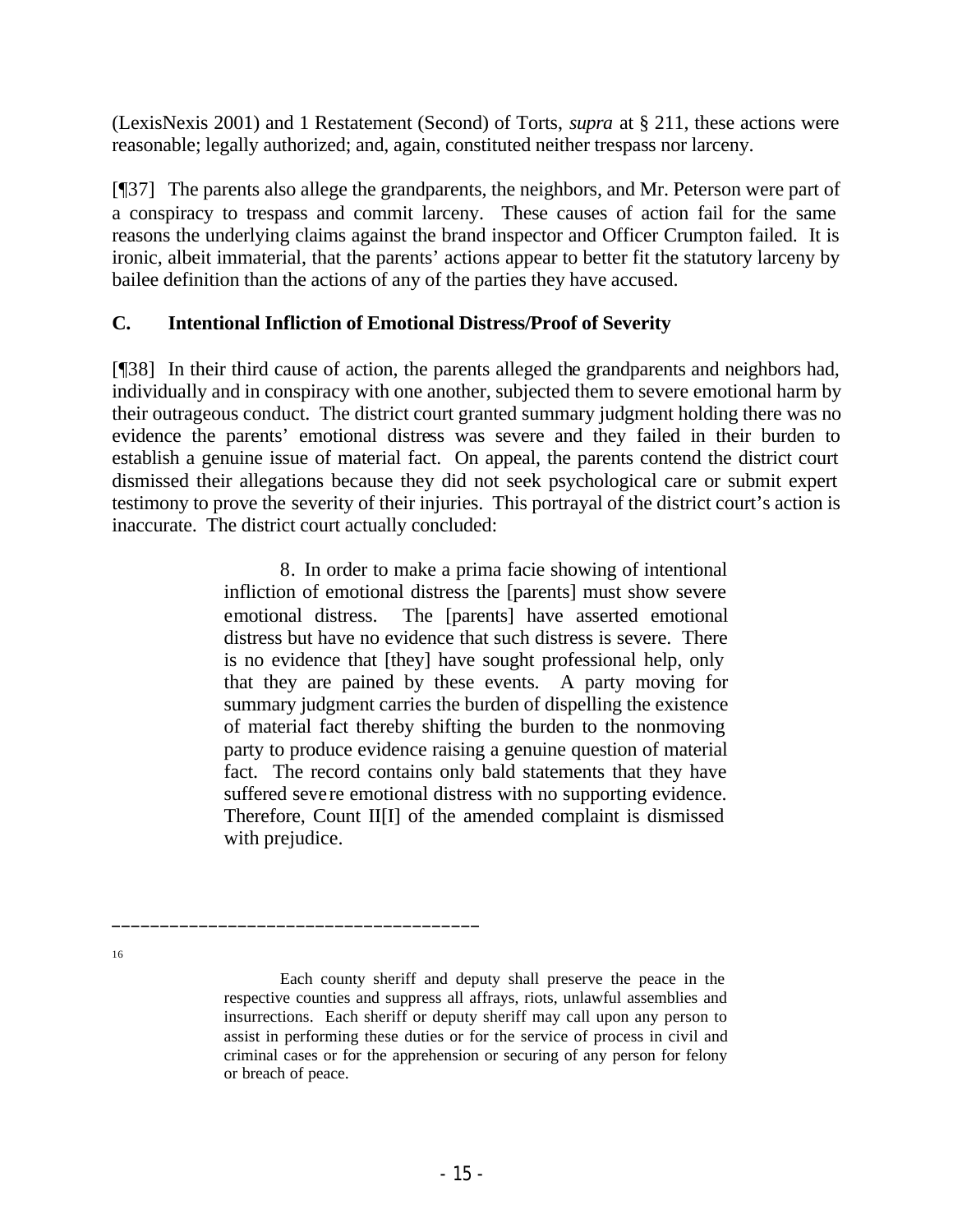[¶39] This court recognized intentional infliction of emotional distress as a cause of action in *Leithead v. American Colloid Company*, 721 P.2d 1059, 1065-67 (Wyo. 1986), which explained:

> Section 46 of the Restatement, Second, Torts (1965), places several limits on the action for intentional infliction of emotional distress. It provides:

"Outrageous Conduct Causing Severe Emotional Distress

"(1) One who by extreme and outrageous conduct intentionally or recklessly causes severe emotional distress to another is subject to liability for such emotional distress, and if bodily harm to the other results from it, for such bodily harm."

Outrageous conduct is defined in comment "d" of the Restatement as conduct which goes beyond all possible bounds of decency, is regarded as atrocious, and is utterly intolerable in a civilized community. Severe emotional distress is defined in comment "j" as distress which is so severe that no reasonable man could be expected to endure it.

. . . . Comment "h" to § 46 of the Restatement, Second, Torts (1965) states:

"Court and jury. It is for the court to determine, in the first instance, whether the defendant's conduct may reasonably be regarded as so extreme and outrageous as to permit recovery, or whether it is necessarily so. Where reasonable men may differ, it is for the jury, subject to the control of the court, to determine whether, in the particular case, the conduct has been sufficiently extreme and outrageous to result in liability."

. . . .

. . . "The actor is never liable .. . where he has done no more than to insist upon his legal rights in a permissible way, even though he is well aware that such insistence is certain to cause emotional distress." Restatement, Second, Torts § 46, comment "g."  $\dots$ 

. . . .

. . . Comment "j" of § 46 of the Restatement, Second, Torts states: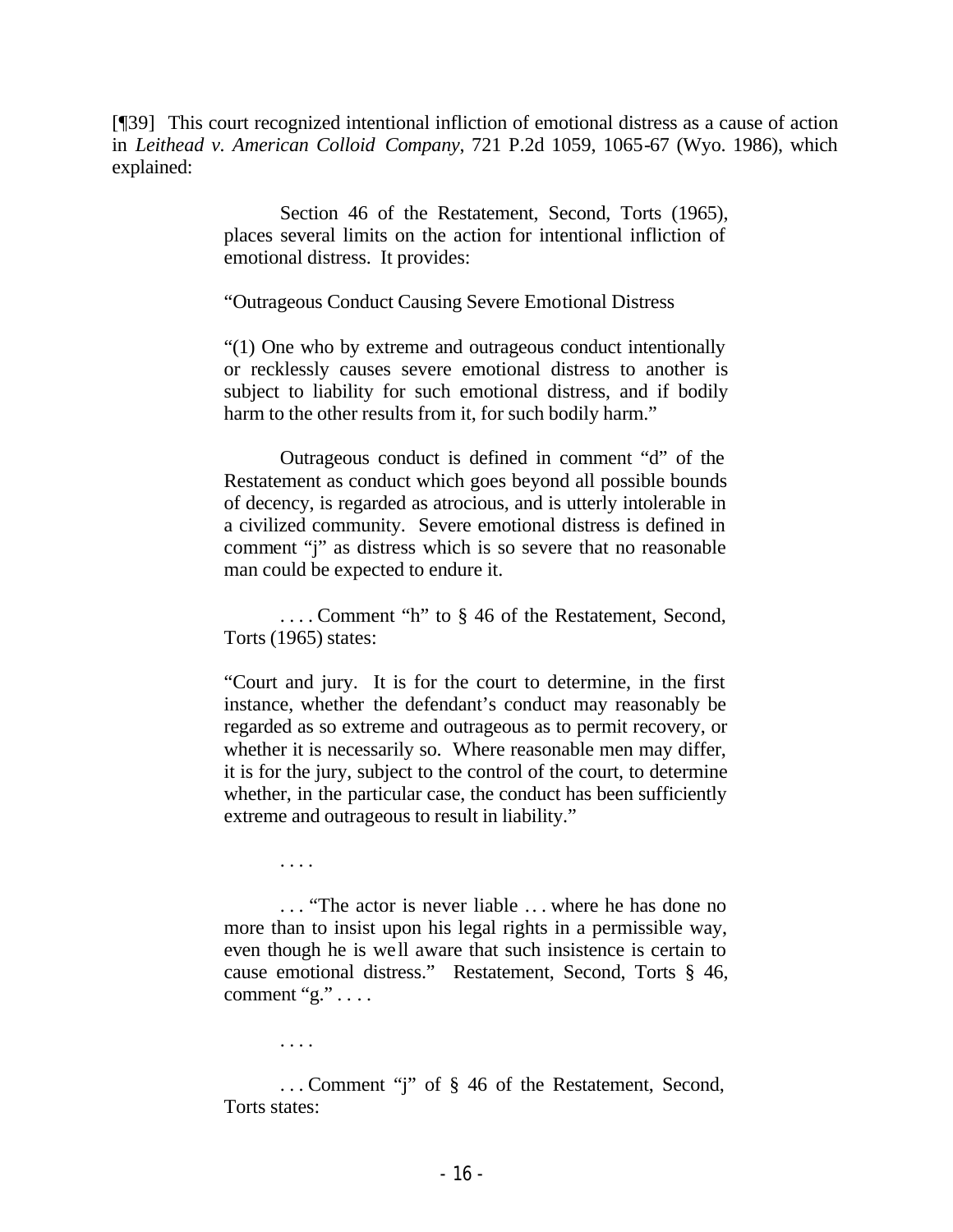"It is for the court to determine whether on the evidence severe emotional distress can be found; it is for the jury to determine whether, on the evidence, it has in fact existed."

*See also Worley v. Wyoming Bottling Company, Inc.*, 1 P.3d 615, 628 (Wyo. 2000). The father's affidavit provides the only evidence of the severity, and he simply maintains they experienced uncomfortable and unpleasant feelings of various descriptions.<sup>17</sup> There is no evidence of the impact of this alleged distress on their lives such as missed work, inability to sleep or engage in hobbies and activities previously enjoyed, diminished ability to socialize or handle the necessary functions of everyday life, or memory loss. Certainly, the need for professional counseling could be evidence of the severity of the emotional distress, but it is not a required element. Contrary to the parents' representation, the district court did not find their proof failed because they did not seek treatment from mental health professionals. Instead, the court found the parents' statements that they experienced offensive feelings and emotions without further evidence of the effect on their lives were insufficient to establish a prima facie case of severe emotional distress. This decision is squarely within the district court's gatekeeping function, and we affirm.

## **D. Civil Harassment Cause of Action Based on Criminal Stalking Statute**

[¶40] The parents also claimed the right to pursue a civil harassment cause of action against the neighbors founded on the criminal stalking provisions of Wyo. Stat. Ann. § 6-2-506 (LexisNexis 2001) as referenced in Wyo. Stat. Ann. § 1-1-126 (LexisNexis 2001). The district court dismissed this cause on two alternative grounds: (1) The claim as pleaded under § 6-2-506 was not actionable in Wyoming; and, (2) even if it was actionable, like the intentional infliction of emotional distress count, it lacked merit because there was no evidence of substantial emotional distress. We affirm the district court's dismissal of this claim based upon a failure of proof of substantial emotional distress. Consequently, we need not address whether a harassment cause of action can be pursued under the stalking statute– §§ 6-2-506 and 1-1-126.

## **E. Defamation**

. . . .

[¶41] Finally, the parents contend they were defamed when a comment made by their neighbor, Mrs. Davis, that they were "not nice people" was reported in a newspaper article*.* The district court, without additional explanation and citing *Wilder v. Cody Country Chamber of Commerce*, 868 P.2d 211 (Wyo. 1994), dismissed this cause of action holding the statement did not rise to the level of defamation. We conclude this was the correct result

 $17$  By way of illustration, the affidavit refers in part to: anger, fear, sadness, hatred, remorse, obsession, depression.